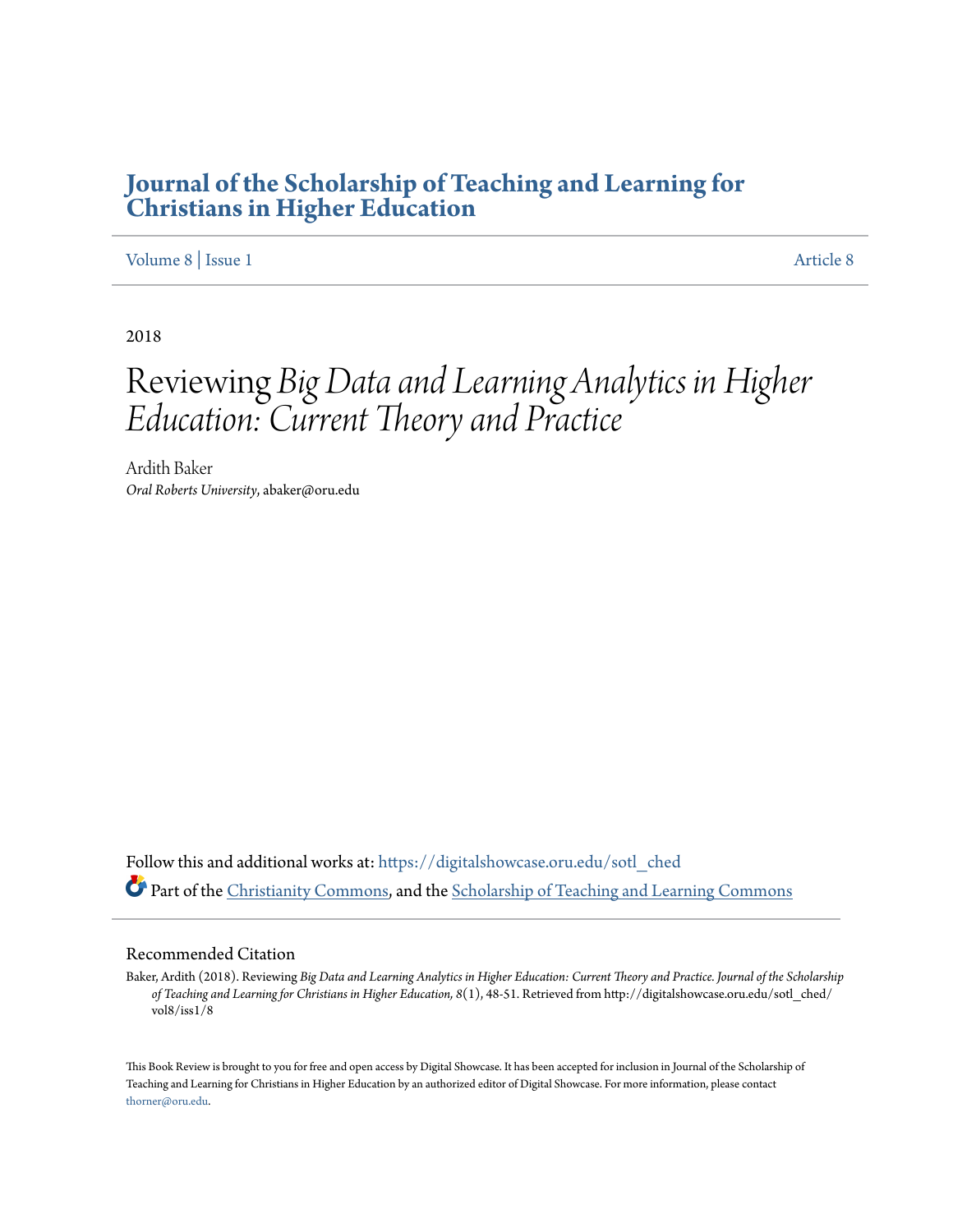*Big Data and Learning Analytics in Higher Education: Current Theory and Practice.* By Ben Kei Daniel, ed*.*  Switzerland: Springer International Publishing, 2017. 272 pp. ISBN 978-3-319-06519-9 DOI 10.1007/978-3- 319-06520-5 (hardcover) \$89

**The Scholarship of Teaching and Learning (SoTL) as defined by** seminal author Earnest Boyer (1990) typically focuses on student learning in the classroom. Specifically, the question "Has learning occurred?" is answered by statistically examining data collected on students. For example, pre-/post-test results can be examined using a paired t-test to see if student learning occurred as a result of an assignment or activity. SoTL is important to faculty and administration alike because it provides a way to quantify what is happening with respect to pedagogy and student learning. It enables us to verify that learning has indeed occurred and then to share and disseminate that information to our peers so that other faculty may be encouraged to improve their pedagogy.

Since Boyer's introduction of SoTL, much research and discussion has taken place regarding SoTL in the classroom. However, another question has arisen due to the abundance of available data today; that is, does SoTL extend beyond the classroom into the upper echelon of administration and supporting services (e.g., financial aid, registrar, institutional research)? I believe that the answer is yes, as long as the focus remains on teaching and student learning.

Throughout their college career, much information is collected on students. Administration and faculty alike use these "big data" sets to determine institution-specific KPIs (Key Performance Indicators). In the book *Big Data and Learning Analytics in Higher Education* (2017), editor Ben Kei Daniel refers to this as a "macro-level analysis" (pg. 2). Ideally, we can also determine how student learning can take place and help faculty best use all the resources available to them for the purpose of improving teaching (a meso-level analysis). In the classroom, scholarship can occur on a much smaller and more intimate level using simple statistical tools (a micro-level analysis). However, when dealing with big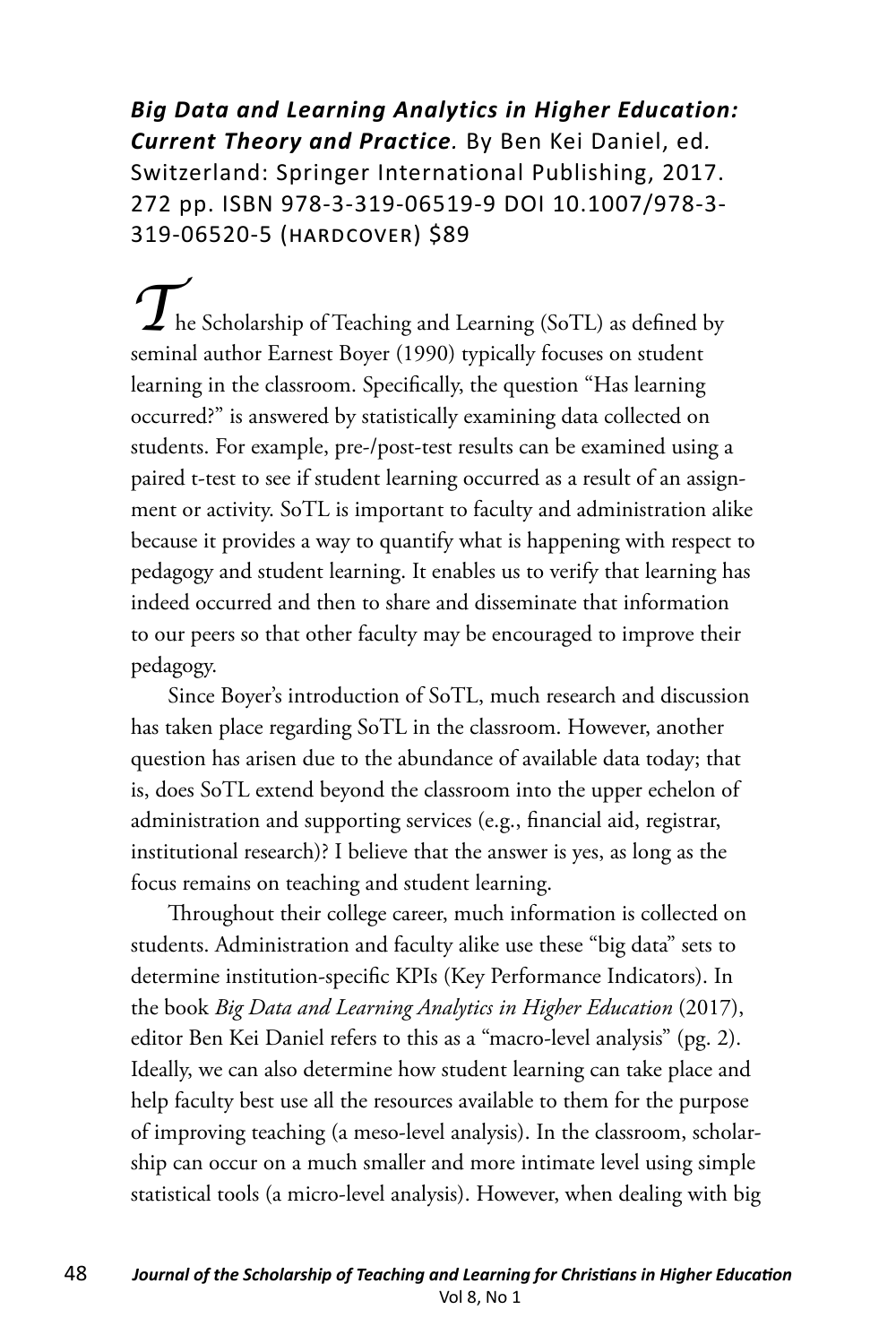data sets, this type of scholarship is referred to as "learning analytics," which is the focus of the 15 chapters written by 32 educational research experts (272 pages) comprising Ben Kei Daniel's timely book.

Higher education institutions (HEIs) typically utilize academic analytics to determine retention rates, graduation rates, attrition, and other program level metrics. While useful, these metrics do not adequately address the issue of SoTL in the classroom. Learning analytics, on the other hand, focuses on measuring, collecting, and analyzing teaching and learning level metrics that are indicators of student success. Thus, the learning analytics methods and examples in this book are extremely useful and insightful extensions of the SoTL methods in use today.

For example, many HEIs use learning management systems (LMS) such as Blackboard, Moodle, or D2L for course support and to track student interaction within the virtual classroom. With academic analytics, participation data collected from the LMS helps administration track student attrition for the purpose of developing an "early warning system" (EWS) that identifies this type of student and allows for early intervention, prevention, and appropriate resource allocation. Thus, student participation levels would be interpreted with respect to student retention and attrition. With learning analytics, faculty use this same participation data from the LMS at a more granular level—that is, at the student learning level. Here, the goal is to improve and/or optimize student learning and/or student learning behaviors so that the student can be more successful. Thus, participation levels would be interpreted as a learning metric along the lines of SoTL.

In the logical flow of research, data must be collected before it can be analyzed. In this book, the chapters logically flow from big data to learning analytics. This is helpful to the readers and leads them through the discovery process. The chapters on big data introduce the reader to basic concepts of big data in higher education, examining what is being done today and how to prepare future researchers for this type of data analysis. These chapters are easy to understand and useful for anyone interested in this topic. However, later chapters in this section delve more deeply into big data and discuss higher level concepts of data sources, data mining, data ecosystems, and domain ontologies, which may be somewhat overwhelming to the novice researcher.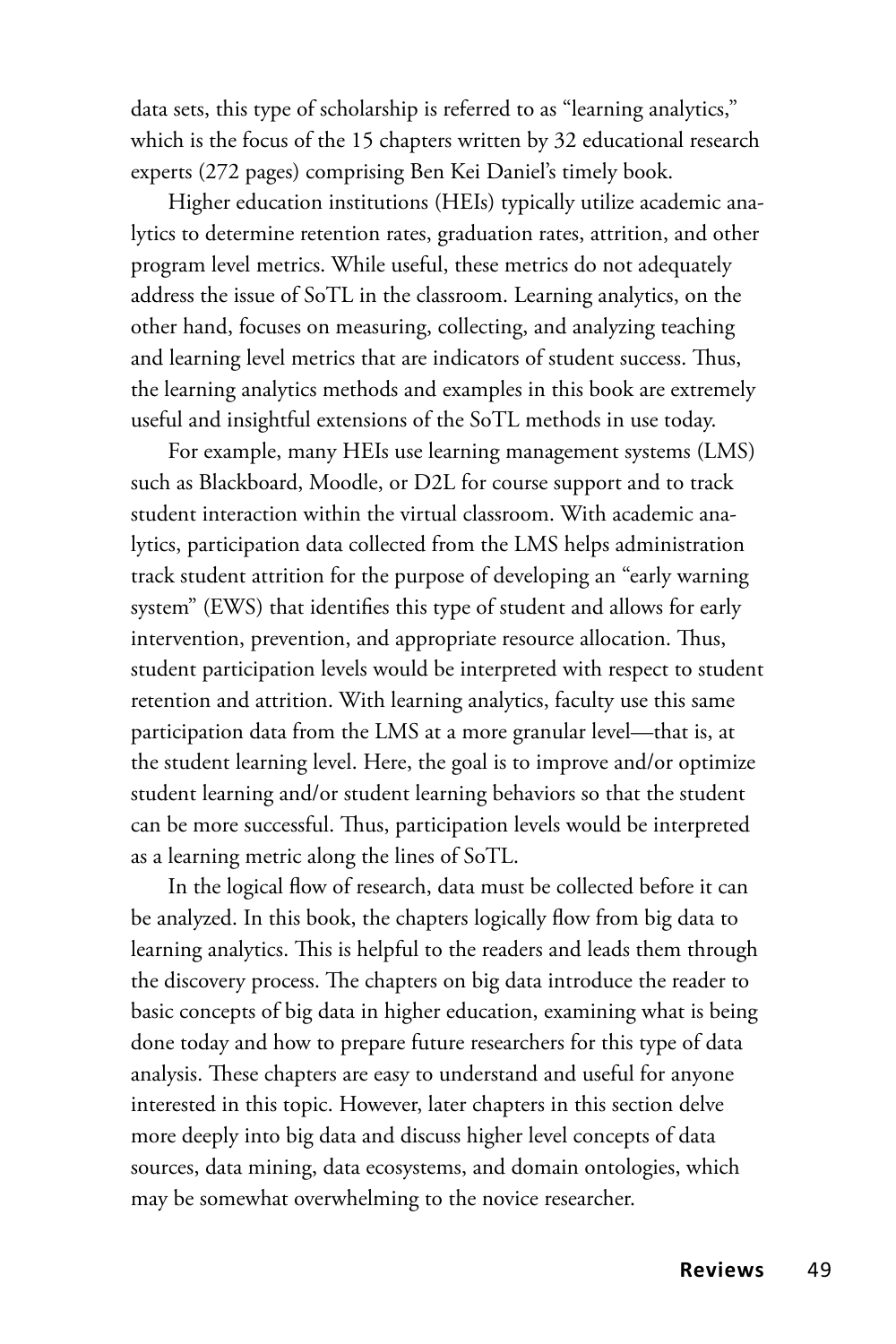In the second part of the book, the authors first examine the subject of learning analytics from an ethical perspective. The numerous ethical issues that arise when dealing with massive amounts of data make this section quite interesting, but with all this data, it is easy to forget about the individual learner. For instance, the benefits and risks to the individual as well as data governance and ownership are just a few of the ethical issues that are addressed. Another chapter in this section deals with the overall concept of big data and learning analytics, providing many insights into this topic. Later chapters in this section provide specific examples and case studies on implementing and utilizing learning analytics.

Daniel states that this book will be useful to educational researchers and others interested in utilizing educational data, and I agree with Daniel's assessment of his target audience. Indeed, many of the chapters provide a basic understanding of the concepts of big data and learning analytics; however, other chapters provide higher level analytical and big data topics that would be more useful to the experienced researcher. Thus, there is something for everyone in this book. While the chapters may seem disparate in topic and level of understanding, they all work together to give the reader a better understanding of learning analytics resulting from the collection of big data sets. I would recommend this book to any researcher who needs a good overview of utilizing learning analytics and big data to help students learn and succeed.

## **REFERENCES**

Boyer, E. L. (1990) S*cholarship Reconsidered: Priorities of the Professoriate.* Princeton, NJ: Carnegie Foundation for the Advancement of Teaching.

————————————————————————

**Dr. Ardith Baker** *earned her B.S. Ed. in Biology Education (1980) from Pittsburg State University and M.S. in Statistics (1992) from Oklahoma State University. She earned her Ph.D. in Applied Management and Decision Sciences (2011) from Walden University. Dr. Baker has taught in the area of operations research and business analytics for over 20 years at Oral Roberts*